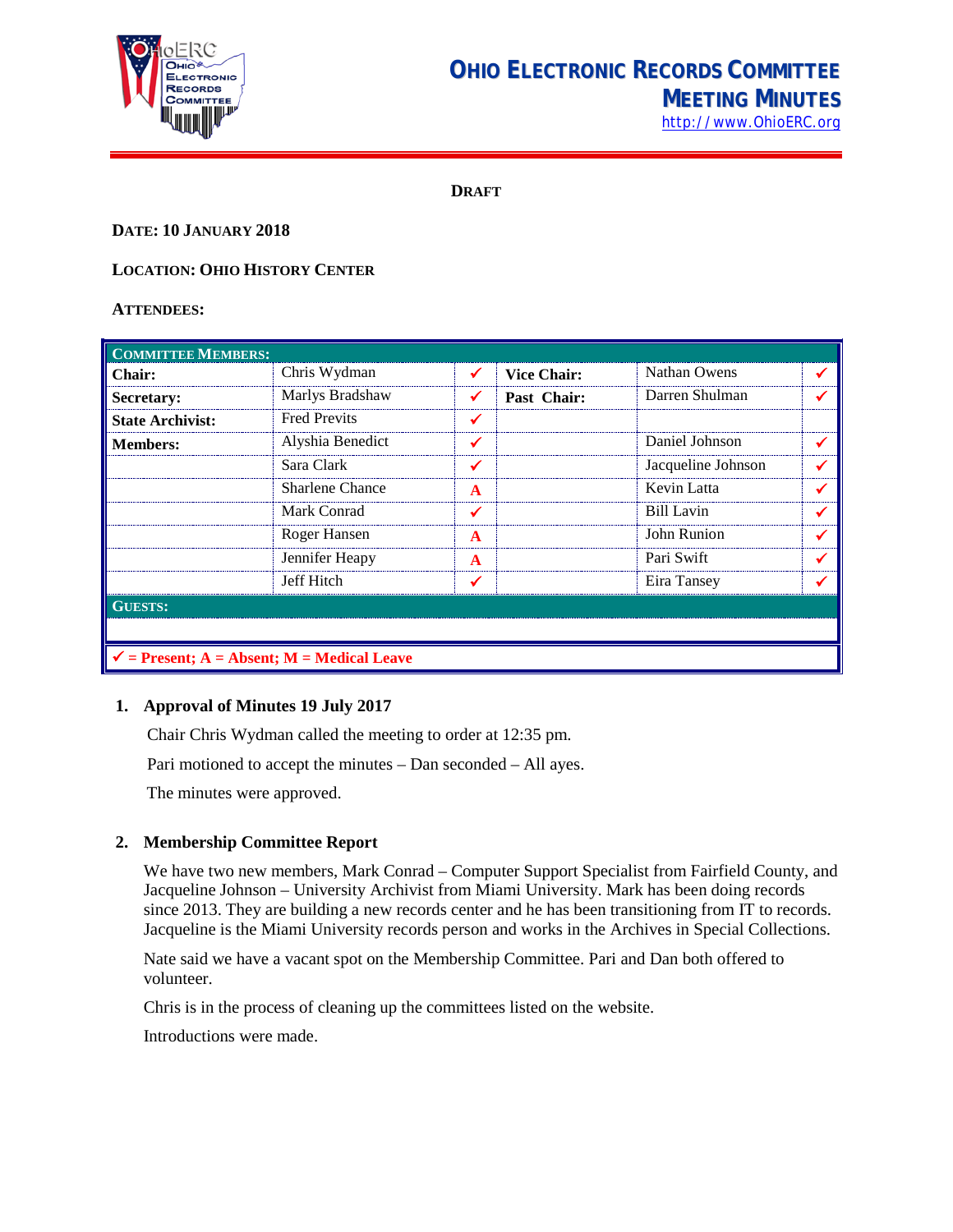

### **3. State Archives Update**

OHRAB is accepting applications for 2018 grants – deadline February 28. Leftover 2017 grant – Fred filed for extension to be used for March workshop for refreshments and travel stipend.

Pari would like to work with OHRAB to develop online course/interactive webinar. Pari & Darren are exploring training/learning modules.

#### **4. 2018 OhioERC Workshop – additional "Scan or Not to Scan" session**

Chris updated flyers and Pari updated website and informed waitlist. Start promo on Tuesday – 1 session, 50 people. Send to municipal clerks first. Promote to local IT, Ohio Judicial Conference, auditors and county commissioners.

John said breakout sessions hard to hear. Nate suggested pulling out a wall.

Fred still has 50+ flash drives.

## **5. 2019 OhioERC Workshop Considerations**

Fred is applying for OHRAB funding.

#### **6. OhioERC Guidelines/Tip Sheets Review**

Nate was asked if social media tip sheet would be updated. Several are getting outdated. Need new subcommittees.

Eira needs to step back from Capstone for a while due to work time constraints. Darren asked AG's office about content vs. carrier. Could do, maybe shouldn't. Chris agreed to table for now and focus on guidelines updates and redactions/rewording.

Nate asked if we should phase out guidelines and focus on tip sheets. Pari said we should pull down some guidelines and leave up others - look at standards we cite – highlight, summarize and link to federal guidelines – customize, not reinvent the wheel. Chris said we can pull things out of resources and put them in guidelines.

#### **7. Information Governance Tip Sheet**

Break up tip sheet – how to strategically manage and protect information. Nate has passed IG test and will now get moving on this.

#### **8. Smart Phone Text Messaging**

County records manager approached by director – had purchased smart phones to use for personal info with transient retention.

Pari – public records need to be kept, can't rely on service provider – not transient – if private version kept, needed for e-discovery – privacy concern. Texting is happening – need to preserve and secure.